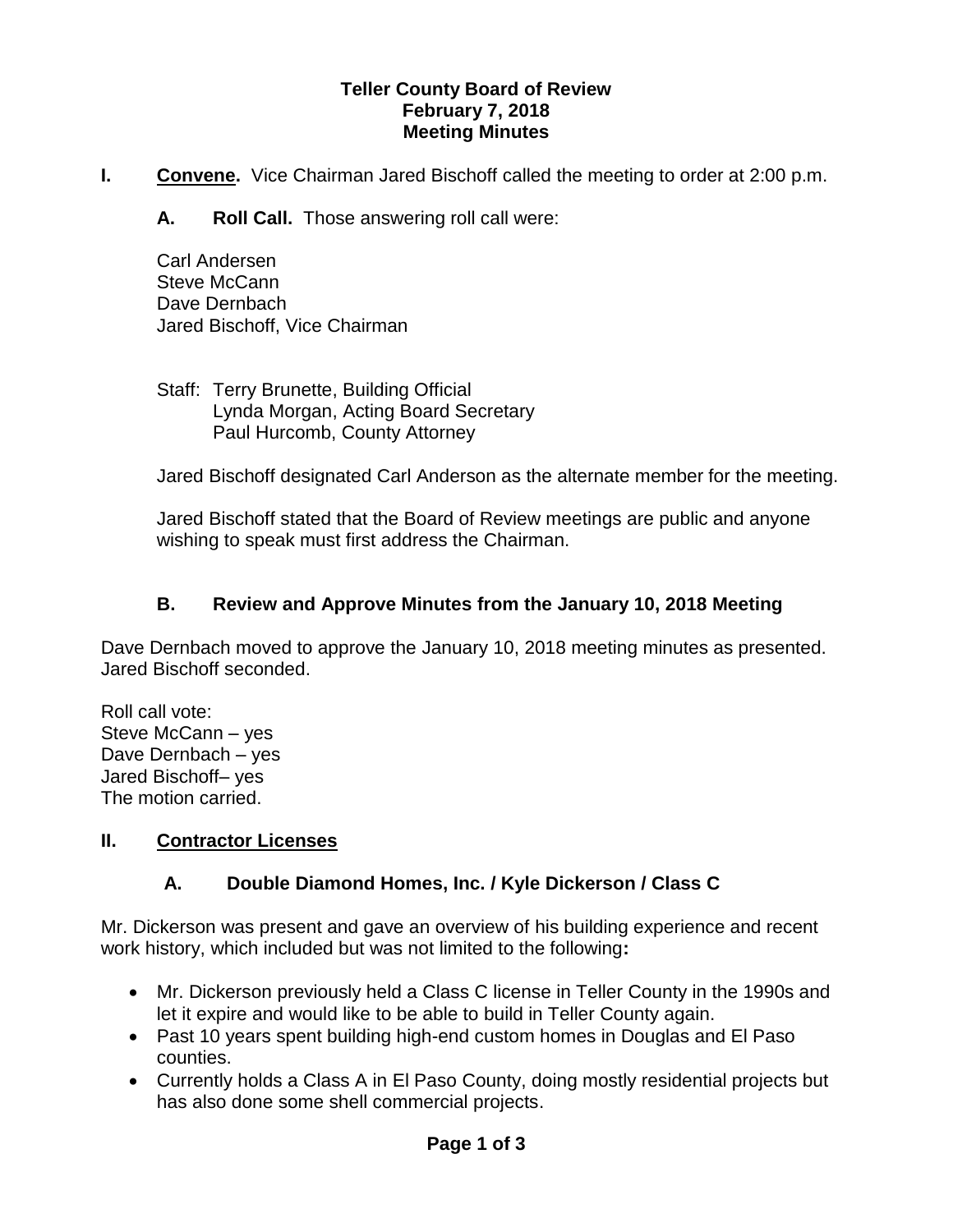Worked on many Black Forest fire rebuilds.

Jared Bischoff opened this matter up for public comment. No public comment. Close public comment.

There was further discussion between the applicant and the Board. The Board reviewed the submitted packet and asked Mr. Dickerson clarifying questions.

Paul Hurcomb indicated that everything was in order with the Secretary of State's records.

Dave Dernbach moved to grant Double Diamond Homes, Inc. with Kyle Dickerson as examinee a Class C license. Steve McCann seconded.

Roll call vote: Steve McCann – yes Dave Dernbach – yes Jared Bischoff – yes The motion carried.

## **B. Colorado Constructors & Associates, Inc./George Christian/Class A**

Mr. Christian was present and gave an overview of his building experience and recent work history, which included but was not limited to the following:

- In construction business with this brother for 30 years and bought out his brother's portion of the business several years ago.
- Hopes to build small cottage style homes in unincorporated Teller County.
- Previous projects include 42,000 square foot church in Centennial, high rise structures in Denver and Dallas, and several call centers for Dish-Echo Star Network.
- Assisted with building the lodge at Quaker Ridge camp.

There was a brief discussion between the applicant and the Board. The Board reviewed the submitted packet.

- Mr. Christian clarified that Keith Parker, who supplied a Letter of Reference is an architect.
- Terry Brunette, Building Official, noted that all subcontractors on any projects must obtain the appropriate license with Teller County. Mr. Christian stated his understanding of the requirement.

Jared Bischoff opened this matter up for public comment. . Close public comment.

Paul Hurcomb indicated that everything was in order with the Secretary of State's records.

Dave Dernbach moved to grant Colorado Constructors & Associates, Inc. with Gary Christian as examinee a Class A license. Steve McCann seconded.

Roll call vote: